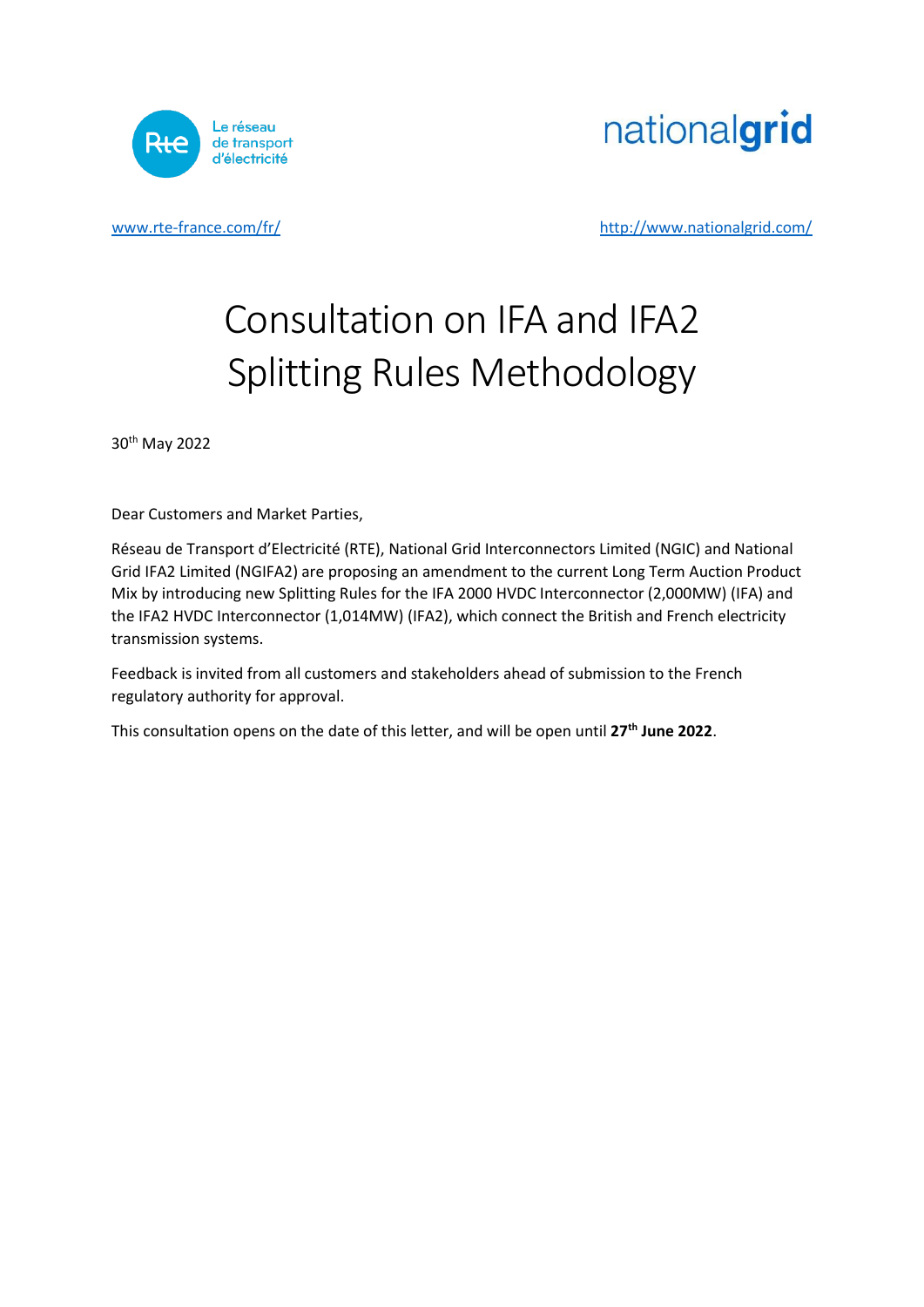## **CONTEXT**

#### **The current Splitting Rules on IFA and IFA2**

On 5 March 2020, the Commission de Régulation de l'Energie (CRE) approved the Splitting Rules of IFA and IFA2 [\(Délibération N° : 2020-044\)](https://www.cre.fr/Documents/Deliberations/Avis/regles-de-repartition-des-capacites-sur-les-interconnexions-electriques-entre-la-france-et-la-grande-bretagne-ifa-et-ifa2) which outlined the split of capacity on the IFA and IFA2 Interconnectors as follows:

|           |                        | <b>IFA</b>         | IFA <sub>2</sub>   | <b>Total</b>       |
|-----------|------------------------|--------------------|--------------------|--------------------|
|           |                        | <b>Volume (MW)</b> | <b>Volume (MW)</b> | <b>Volume (MW)</b> |
| Long-Term | Annual                 | 900                | 500                | 1400               |
|           | Seasonal               | 200                | 100                | 300                |
|           | Quarterly              | 300                | 100                | 400                |
|           | Monthly                | 300                | 100                | 400                |
|           | [Weekend] (*)          | $[100]$            | $[50]$             | $[150]$            |
|           | <b>Total Long-Term</b> | 1700               | 800                | 2500               |
| Day-Ahead |                        | 300                | 200                | 500                |

#### *(\*) The Capacity Split for Daily Auctions during weekends are subject to be reduced by the capacity offered in the Weekend Auctions for the relevant delivery period.*

The above split has fixed volumes for each product that is offered in each timescale which is incompatible with any capacity calculation methodology, as well as offering no flexibility to adapt to market needs.

#### **Requirements to amend the IFA and IFA2 splitting rules following the recent approved Interim Capacity Calculation Methodology**

On 8 March 2022, CRE approved the interim long term capacity calculation methodology (Interim LTCCM) at the border between France and Great Britain [\(Délibération N°2022-67\)](https://www.cre.fr/Documents/Deliberations/Approbation/methodologie-de-calcul-de-capacite-long-terme-interimaire-a-la-frontiere-entre-la-france-et-la-grande-bretagne) which defined a temporary solution for calculating long-term capacity within the border between France and UK by RTE until the implementation of an approved coordinated capacity calculation methodology in accordance with Article ENER 13 of the Trade and Cooperation Agreement between the EU and the UK. The methodology (in English) can be foun[d here.](https://www.services-rte.com/files/live/sites/services-rte/files/pdf/interco/LT%20CC%20Interim%20Solution.pdf)

As described in Article 4 of the Interim LTCCM, a Net Transmission Capacity (NTC) will be calculated by RTE for each Interconnector and direction on the French-GB border following a capacity calculation in the relevant timeframes. For products with a duration greater than one month, the capacity subject to the allocation will be derived from annual capacity calculations. For products with a duration equal to or less than one month, the capacity will be derived from monthly capacity calculations or weekly capacity calculations if available (as described in Article 5).

It has become clear that the current splitting rules for IFA and IFA2 will need to be modified as fixed volumes for each timescale, as the current splitting rules cannot accommodate the capacity calculation process as set out in the Interim LTCCM.

#### **Meeting the needs of market players**

As demonstrated recently, the GB and FR markets are going through a volatile period - these rapidly changing market conditions will likely continue for some time. As such, these changing market conditions will likely create a level of uncertainty and add a level of risk on to market players, resulting in adjustments to their hedging requirements. These challenges will require interconnectors to adapt their long-term product mix to ensure they are able to meet the changing needs of market players.